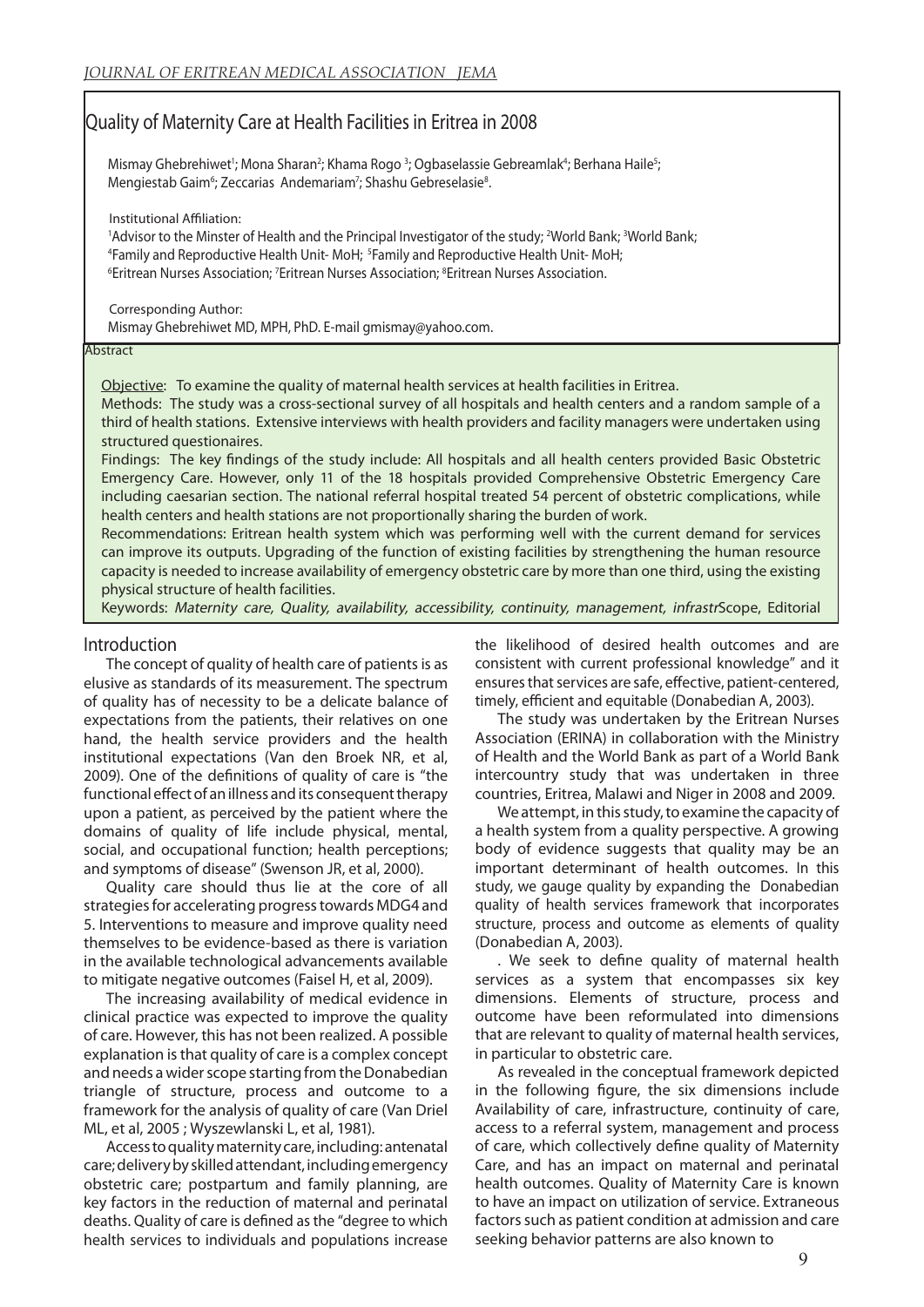# *JOURNAL OF ERITREAN MEDICAL ASSOCIATION JEMA*



contribute to health outcomes independent of quality of care at the facility, but are not measured in this study.

# Materials and methods

The study was a cross-sectional survey of a nationally representative sample of health facilities. The specific objectives of the study were to determine the quality of obstetric services by examining the structural and process gaps and strengths in the quality of obstetric services and identifying gaps and strengths in quality of care and care utilization.

The survey team collected data from interviews with health providers in each facility. The data were collected from May to July 2008. The spatial distribution of health facilities was determined using GIS to display the location of all health facilities in the sample. The survey team used GPS receivers to record the longitude and the latitude of each health facility that was surveyed. The GIS location of the health facilities was juxtaposed on the map of Eritrea to sow the distribution and location of health facilities.

The sample included all higher level facilities that provided maternity services, including the national maternity referral hospital, all of the six zonal referral hospitals, all sub zonal (community hospitals), all health centers and a random sample of around a third of health stations. A total of 118 facilities (18 hospitals, 47 health centers and 53 health stations) from the six Zobas were included in the sample.

### Results

Availability of care: the spatial distribution of health facilities based on GIS data displayed the location of all health facilities in the sample. The location of the health facilities juxtaposed on the map of Eritrea showing population density by Zoba showed that more facilities are concentrated in the densely populated areas. The central zone ( Zoba Maekel) was the most densely populated and had the highest concentration of hospitals. The Southern Red Sea Zoba was the most sparsely populated and had the fewest number of health facilities.

At all levels, normal deliveries are mostly conducted by nurse-midwives, nurses and associate nurses. Caesarians are always conducted by obstetricians/ gynecologists, physicians or surgeons. Nurses or nursemidwives do not conduct Caesarian deliveries. Most Health Centers/stations only manage normal deliveries. Health Centers/stations focus on management of normal deliveries, provision of basic EmOC and referral of mothers and newborns with complications. Table 1 summarizes the maternity services that are provided by type of health facility and Zoba, as reported by the health personnel in the facilities.

| Table 1: Availability of EmOC functions by type of<br>health facilities   |                                                                                  |                              |                               |
|---------------------------------------------------------------------------|----------------------------------------------------------------------------------|------------------------------|-------------------------------|
| EmOC functions                                                            | Percentage distribution of<br>health facilities providing<br>the signal function |                              |                               |
|                                                                           | Hospital<br>$N = 18$                                                             | Health<br>center<br>$n = 47$ | Health<br>station<br>$n = 53$ |
| Parentral antibiotics                                                     | 100.0                                                                            | 97.8                         | 84.6                          |
| Parenteral oxytocin                                                       | 100.0                                                                            | 93.5                         | 67.3                          |
| Other Parenteral sedatives/<br>anticonvulsants                            | 100.0                                                                            | 89.1                         | 50.0                          |
| Manual removal of retained<br>placenta                                    | 100.0                                                                            | 89.1                         | 50.0                          |
| Removal of retained<br>products                                           | 94.4                                                                             | 80.4                         | 46.2                          |
| Assisted vaginal delivery                                                 | 94.4                                                                             | 69.6                         | 1.9                           |
| Breech delivery                                                           | 100.0                                                                            | 84.8                         | 34.6                          |
| <b>Blood transfusion</b>                                                  | 83.3                                                                             | $2.2*$                       | <b>NA</b>                     |
| Caesarian section                                                         | 61.1                                                                             | <b>NA</b>                    | <b>NA</b>                     |
| Magnesium Sulfate                                                         | 61.1                                                                             | 26.1                         | 3.8                           |
| Neonatal resuscitation with<br>bag and mask<br>$*$ $\mathsf{D}$ :<br>Le L | 100.0                                                                            | 87.0                         | 59.6                          |

Digsa health center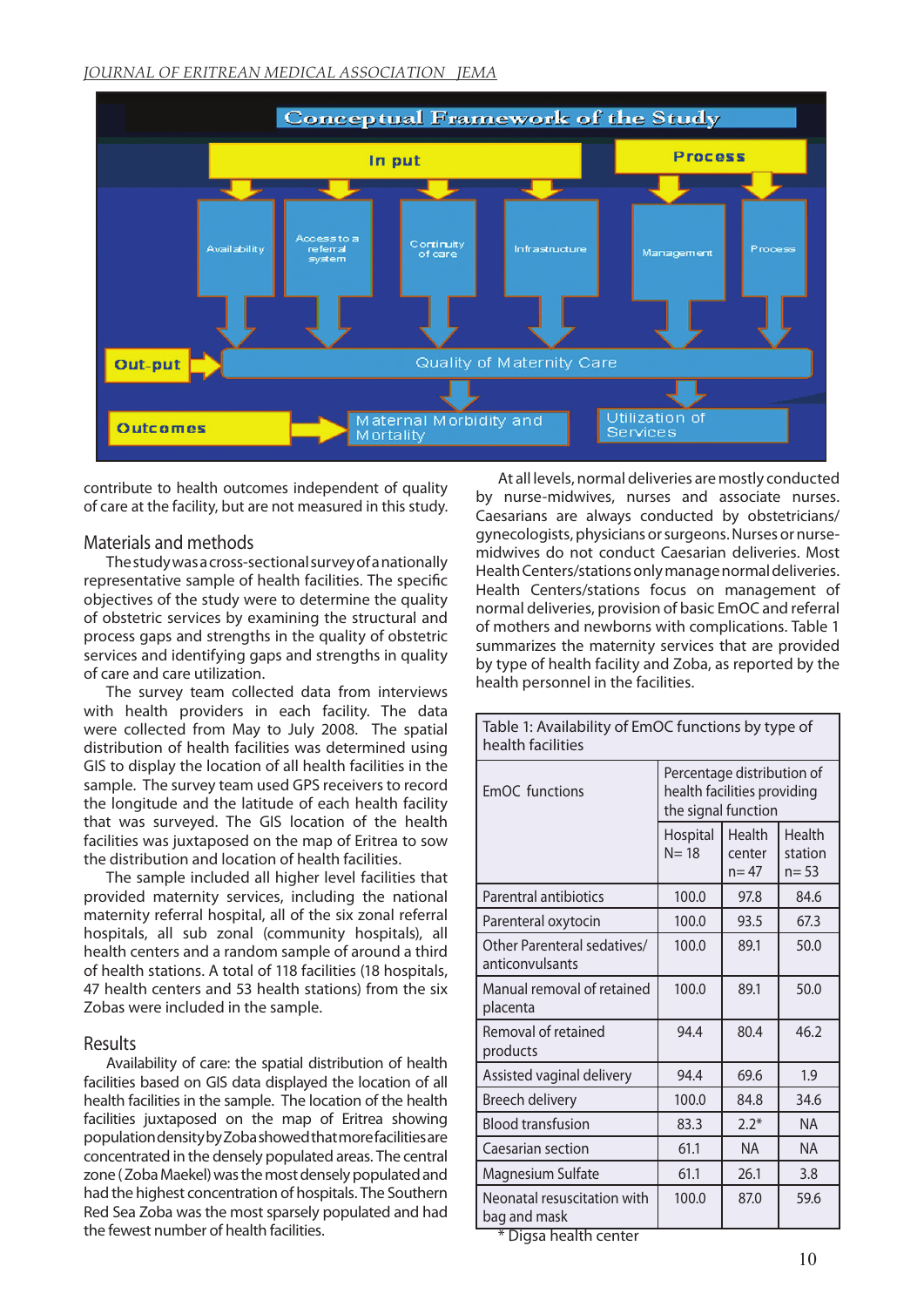All hospitals and all health centers provided basic EmOC functions. Out of the 18 hospitals in Eritrea, Caesariansection was performed at 11 hospitals (61%) only.

Most essential drugs such as oxytocics, anticonvulsants, antibiotics and pain killers are available at most hospitals. In general, the availability of essential drugs was lower at health centers as compared to the hospitals. Medical supplies such are syringes, needles, scissors, blades, suture materials, gloves, and washing soap were available at all health facilities. The majority of hospitals had equipment needed for maternity care provision, including gynecological exam table, fetoscope, autoclave, speculum, forceps, etc. One-third of hospitals did not have an operating table and anesthesia equipment. As compared to the hospitals, health centers and health stations were not well-equipped. Although, the health centers had basic equipment, they did not have the equipment required to perform complicated procedures, such as caesarian section.

# Infrastructure:

Some of the variables used to assess health facility infrastructure for maternity care provision included the number of beds at the facility, occupancy status of beds in the labor wards, availability of functioning washroom for maternity patients and availability of a functioning laboratory.

The total number of beds at referral hospitals ranged from 80 to 200. The number of hospital beds at community hospitals, health centers and health stations varied greatly by Zoba. Zoba Gash Barka had the largest number of beds at health facilities and Zoba Debubawi Keih Bahri had the fewest. On an average, Zonal referral hospitals had 143 beds, community hospitals had 62 beds and health centers had 23 beds and health stations had 4 beds. Data on the occupancy status of labor wards show that in 83 percent of referral hospitals, all beds are generally occupied and 17 percent had some empty beds. The reverse was true at the community hospitals, 16 percent reported having all beds occupied, while the remaining two-thirds had some empty beds in the labor wards. Health centers are not proportionally sharing the burden of work (all beds occupied in only 4% of the health centers while many or some beds were usually empty in 87% (with 40% many and 47% some empty beds) of the health centers. Health stations do not normally treat inpatients, except for proposes of delivery or emergency.

All referral hospitals and community hospitals and 85 percent of health centers reported having a functioning laboratory that performed all tests. Fortyone percent of health stations had a laboratory that performed rapid tests only whereas 58 percent of health stations did not have a laboratory. Only 7 of the 118 facilities reported having a functioning blood bank on site. Operation theaters were available at 15 facilities. An intensive care unit for maternity patients and neonates was only available at the National Referral Hospital.

All referral hospitals but only one-third of community hospitals and two-thirds of health centers/

stations had a clean and functioning washroom for maternity patients. Running water is available in 77.1 percent of the health facilities. The majority (86%) of the health facilities might be considered as having a safe source of water, as half (50.6%) of the health facilities have either a piped source of water (35.3%) or a pump (15.3%) or both, 18.2 % have protected well and 15.9% have a tanker. While the remaining 14 % of the health facilities use unsafe source of water, such as unprotected well or open source (most of these health facilities which use unprotected well or open source are health stations). There is need to improve access to functioning washroom in all health facilities except the referral hospitals, particularly in those which admit patients, namely community hospitals and health centers.

Forty six (39.0%) of the 118 health facilities visited have EELPA electric power supply for 21.35 hours on average. Among those that get EELPA electric power supply, 85 percent get it for 24 hours, while the availability of EELPA electricity for the remaining 15 percent varies from 3 hours (4.3%), for 6 hours (8.7%) to 16 hours (2.2%).

Sixty three (53.4%) of the 118 health facilities visited have a functioning solar power supply. Thirty four (28.8%) have a functioning generator for power supply. The majority of the health facilities (86.4%) have a functioning refrigerator.

# Continuity of care:

We have already noticed that many health facilities do not provide the services that they should provide. However, when they provide, most of them seem to provide the services at night and on weekends as well. The operational time for outpatient services were optimal. Almost all health facilities were open by 8.00 a.m. and the majority stayed open until 6.00 p.m. On an average, non-emergency outpatient care was available at all facilities for 8 or more hours a day. Hospitals provided outpatient care for more than 8 hours a day; while most health center's out patient services were open for less than 8 hours. In-patient care was available at all hospitals and health centers round-the-clock.

Access to a referral system is measured by factors such as referral patterns, by distance to a referral facility from a referring source and the availability and cost of emergency transportation. Referral patterns by facility type indicate that all zoba hospitals and half of the community hospitals refer patients to the national referral hospital. The majority of health centers and health stations refer patients to the zoba hospitals or the community hospitals. The admission patterns suggest that many patients self-refer directly to the hospitals instead of going to health centers, which could cost them precious time and additional money.

Means and availability of emergency transportation and communication at health facilities was measured as one of the indicators for access to a referral system. Once a decision is made to refer a patient from a health facility, the means and availability of transportation and communication become important in reaching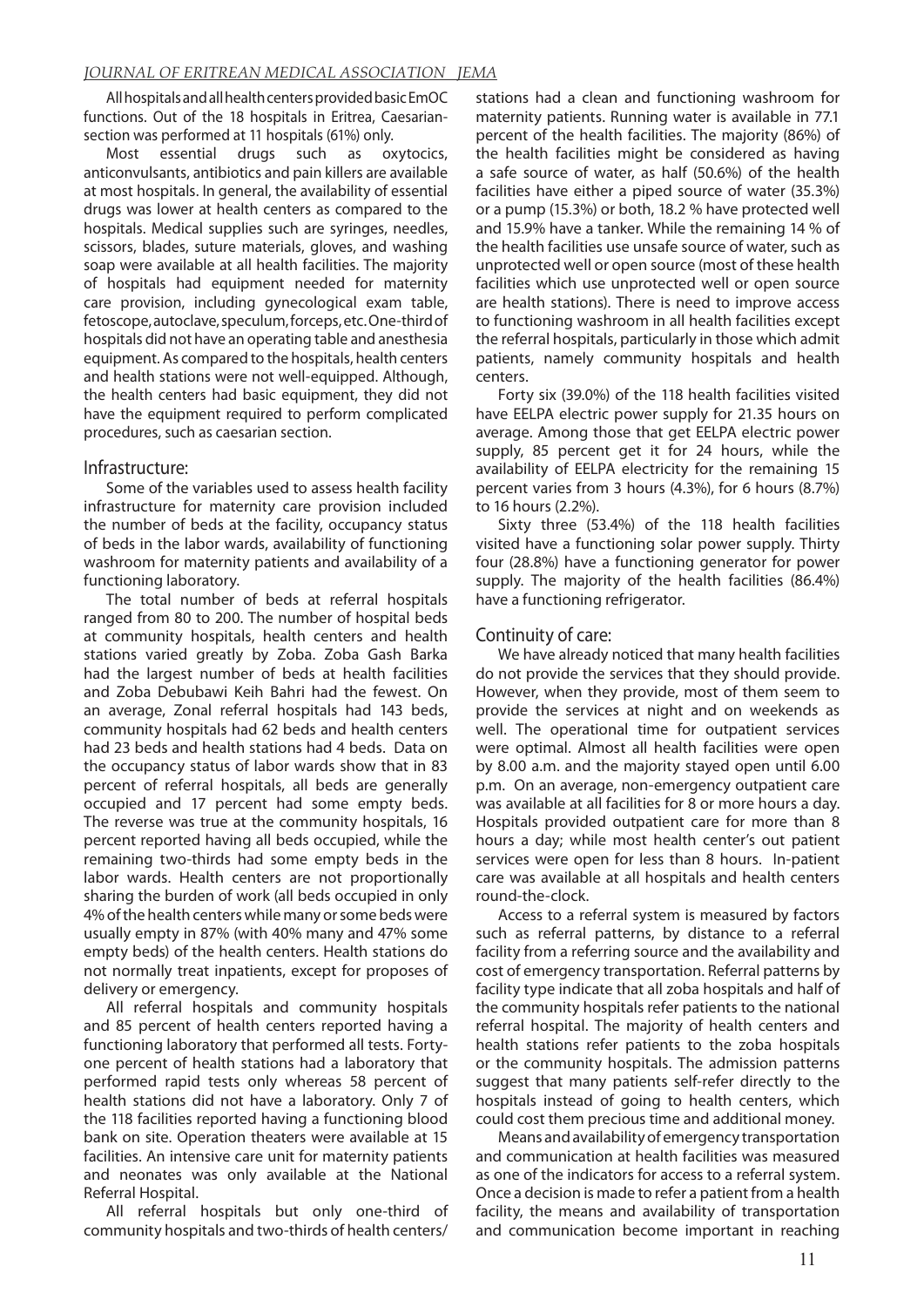### *JOURNAL OF ERITREAN MEDICAL ASSOCIATION JEMA*

#### the referral facility on time.

Only a quarter of the health facilities have a working land line telephone while only one fifth can access 2 way radio communication when needed. Availability of telephone or radio transmitter and an ambulance or a vehicle is worst for health stations and health centers, which are the facilities that should refer most and consult and/or inform the referral facility that they are sending a case of obstetric emergency.

### The management:

This dimension captured data on ownership of the facility, the round-the-clock staff coverage at facilities, etc... In addition, data on indicators on staff perceptions, training, motivation and supervision were also collected. The great majority (87.3%) of health facilities surveyed are owned by the Government, while 12 percent are owned by NGO/church and one hospital is a Parastatal hospital. The Parastatal hospital (Sembel hospital in Asmara) is actually owned by the Ministry of Health but is run as a separate hospital with marketing principles of private for profit. It makes profit and pays taxation. There is no other private hospital or health center in the country but there were around 60 private clinics which were not included in the study.

Staff coverage for day and night shifts was optimal. Health providers were available at the facility on both day and night shifts. Two-thirds of referral hospitals had an obstetrician or gynecologist available round the clock. One-third had a surgeon and a physician available on both the day and night shifts. Only onequarter of community hospitals had an obstetrician and half had a physician available 24 hours a day. No noteworthy discrepancies were observed in the availability of health providers between the day and night shift.

Staff perceptions regarding maternity services at the facility revealed that the large majority of referral hospitals had experienced problems in handling the patient load for maternity care. One-third of referral hospitals always had problems in handling the patient load and 46 percent had problems sometimes. The majority of community hospitals also had problems in handling patient load, but a smaller proportion always had problems as compared to referral hospitals. About 54 percent reported having problems sometimes. Most health centers did not have problems in handling patient load, 32 percent reported having problems sometimes. In contrast almost all (91 percent) of health stations did not have problems in handling patient load, only 6 percent reported having problems sometimes.

According to the respondents, the overwhelming majority of health facilities were inadequately staffed for maternity services. Above 91 percent of referral facilities, 79 percent of community hospitals, 64 percent of health centers and 63 percent of health stations did not have adequate numbers of staff for maternity care provision as perceived by the providers working in maternity care. The perceptions regarding staffing corresponds with perceptions about patient load, indicating a similar pattern of high burden at

the referral hospital level, followed by a lower burden at community hospitals and a relatively light load observed at the health centers and health stations.

A similar gradient was observed on questions related to staff workload and job satisfaction. Staff working at the referral hospitals were the most frequently overworked as compared to those working at the lower level facilities. Ninety-two percent of staff working in the maternity ward at the referral hospitals was either sometimes or always overworked. A comparatively lower proportion of staff at the community hospitals (62 percent) ever felt overworked. Health center and health station staff were the least overworked; about a third reported of health center and 46 percent of health station staff having an optimal workload. Fourteen percent of health center staff feel that they did not have much work.

Reported job satisfaction data indicate that staff at the community hospitals were the most satisfied as compared to those at the higher and lower level facilities. About 96 percent of staff at community hospitals was satisfied or highly satisfied with their jobs. A smaller proportion 79 percent in referral hospitals, 91 percent in health centers, 86 percent in health stations reported being satisfied or highly satisfied. The trend reveals that staff dissatisfaction tends to be high when the workload is either too heavy or too light. On the other hand, at the community hospital, where the workload is neither heavy, nor too light, staff appeared to be most satisfied. Staff dissatisfaction with salary was nearly universal. At the referral hospitals, 100 percent of respondents felt they were not satisfied with their salary. At the community hospital level 94 percent reported not being satisfied. A relatively smaller proportion 84 percent at the health center and 81 percent at the health station level, reported not being satisfied with the salary they made.

Staff training and supervision was assessed to determine the quality of human resources for maternity care provision. As a measure of skills maintenance of maternity/midwifery staff, the maternity staff were asked whether they were provided with training in midwifery skills and if so when was the last time the training provided.

Out of 217 respondents, 95 percent had received refresher training on the current job but almost all (99 percent) felt that they needed additional training to perform job responsibilities. About 69 percent of respondents had been trained in life-saving skills (LSS). The national and zonal referral hospitals had the highest number of LSS trained workers, followed by the community hospitals and health centers and stations. On an average, there were 30 trained LSS workers at the referral hospitals, approximately 12 at the community hospitals and 3 at the health centers and stations. Zoba Maekel had the highest number of trained LSS workers, followed by zoba Debub. Zoba Gash Barka had the fewest. Other types of training received by respondents included training on HIV/ AIDS prevention, prevention of mother-to-child transmission of HIV, infection prevention and family planning.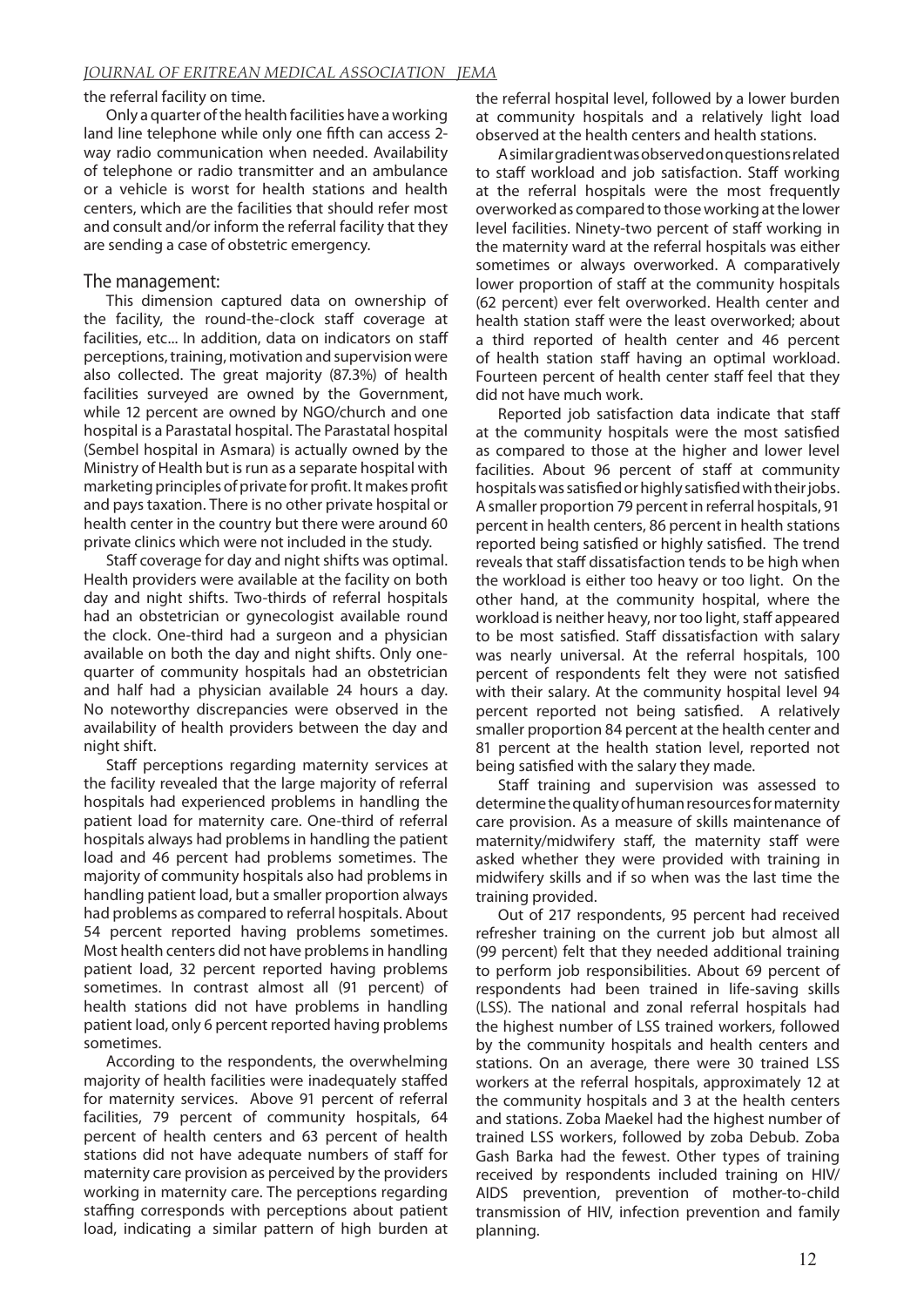The large proportion of maternity staff reported being supervised sometimes, followed by regularly at all types of facilities. About 21 percent of staff at the referral hospitals, 27 percent at the community hospitals, 9 percent at the health center and 14 percent at the health station level never received supervision.

### The process of care:

Maternity care provision was measured by variables including, compliance with standards of care and patient discharge and follow-up patterns. There was a high degree of compliance with infection prevention practices at all levels of health facilities. Over 95 percent of staff always used disposable gloves at all levels. The use of disinfectant, soap and decontamination was above 90 percent at all types of facilities. Use of protective wear was lower at health centers as compared to hospitals.

At the referral and community hospitals, maternity patients were visited at least once per day by either doctors or nurses/midwives. Rounds were made at least once a day by nurses/midwives at half of the health centers/stations.

In a majority of the facilities of most zones, results of lab tests were always received on time. Most referral hospitals (83 percent), community hospitals (92 percent), health centers (87 percent), reported that they always received lab test results in a timely manner. As expected, only 43 percent of health stations always received lab results on time, while about 22 percent of health stations do not receive any lab results, as they do not perform lab test.

Patients were usually discharged on the same day after a normal delivery at the referral hospitals. In 42 percent of the community hospitals and 22 percent of the health centers mothers were discharged on the same day after normal delivery. About 57 percent of the health centers and 55 percent of health stations allowed women to stay for a day (overnight) after normal delivery and a small proportion let them stay for two days or more. After Caesarian deliveries, 83.3 percent were discharged from referral hospitals within 4-7 days, while 100 percent were discharged from community hospitals within 5-7 days. Hence, the length of stay was relatively short at the referral hospitals as compared with the community hospitals. No Caesarian deliveries are performed in health centers or health stations. While the referral hospitals discharged Caesarian-section patients after 4-5 days, the community hospitals allowed them to stay for 5-7 days.

### Discussion:

The study findings cover a detailed and compre hensive picture of the quality of Maternity Care in Eritrea. The findings reflect both the challenges and the achievements of the Eritrean health system and the implications they have for improving maternal health and survival in the country.

The spatial variation in the locations of health facilities indicated that hospitals are not evenly distributed by geographical location. Hence, functionally and structurally upgrading health centers

to serve as community hospitals can drastically improve the availability of comprehensive emergency obstetric and other hospitals services.

Based on the WHO, UNICEF and UNFPA 1997 classification, the national referral hospital and all of the five Zonal referral hospitals studied perform all of the nine functions and could be classified as comprehensive EmOC facilities. As the national referral hospital and the Sembel Parastatal hospital are located in Zoba Maakel (the capital, Asmara), this means all zones have at least one comprehensive EmOC facility.

According to the assessments done in 2003 and 2007, Eritrea has the UN recommended number of EmOC facilities and almost the recommended number of BEmOC facilities (Ghebrehiwet and Morrow 2006, Laverentz 2007). Understandability there is inherent limitation in applying global standards, as they don't take into account country specific conditions. However, despite the limitation, the UNICEF, WHO and UNFPA standard as a rough guide, this study also shows that the country has been able to meet the required adequate number of EmOC facilities as per population size but the geographical distribution is not yet equitable. It is encouraging to note that most health facilities in Eritrea have at least the minimum acceptable level the essential equipments, supplies and drugs for the functions they perform.

Bed occupancy rate is high at the level of referral hospitals; medium at level of community hospitals; and low at HC/HS level. This is an indication of underutilization of the service and existence of an opportunity for the improvements in institutional (health facility) delivery by skilled attendants and filling the gaps in human resource; power supply; availability of clean and functioning washrooms etc.

The strategy for preventing maternal mortality rests on the system of referrals. It is expected that women will go to the nearest health facility for delivery. However, most patients actually directly go to hospitals for obstetric complications. Patients appear to be making rational decisions in choosing to go to the referral hospitals where doctors are available instead of going to health centers and health stations, where they are not likely to get treated for serious complications. Providers at health centers and health stations also prefer to refer patients with serious complications to hospitals than risk treating them on site given the minimal support and clinical expertise that is available at that level.

Once a decision is made to refer a patient from a health facility, availability and cost of transportation and distance to the referral center become important in reaching the referral facility on time. This study revealed that although transport is available, distances and travel times are long. Hence, for patients in critical emergencies, the referral linkages are less than optimal. In addition to availability and cost of transportation, availability of a communication system becomes important, both in looking for options of transportation and for informing referral facilities so that they get prepared in anticipation for arrival of a referred emergency patient.